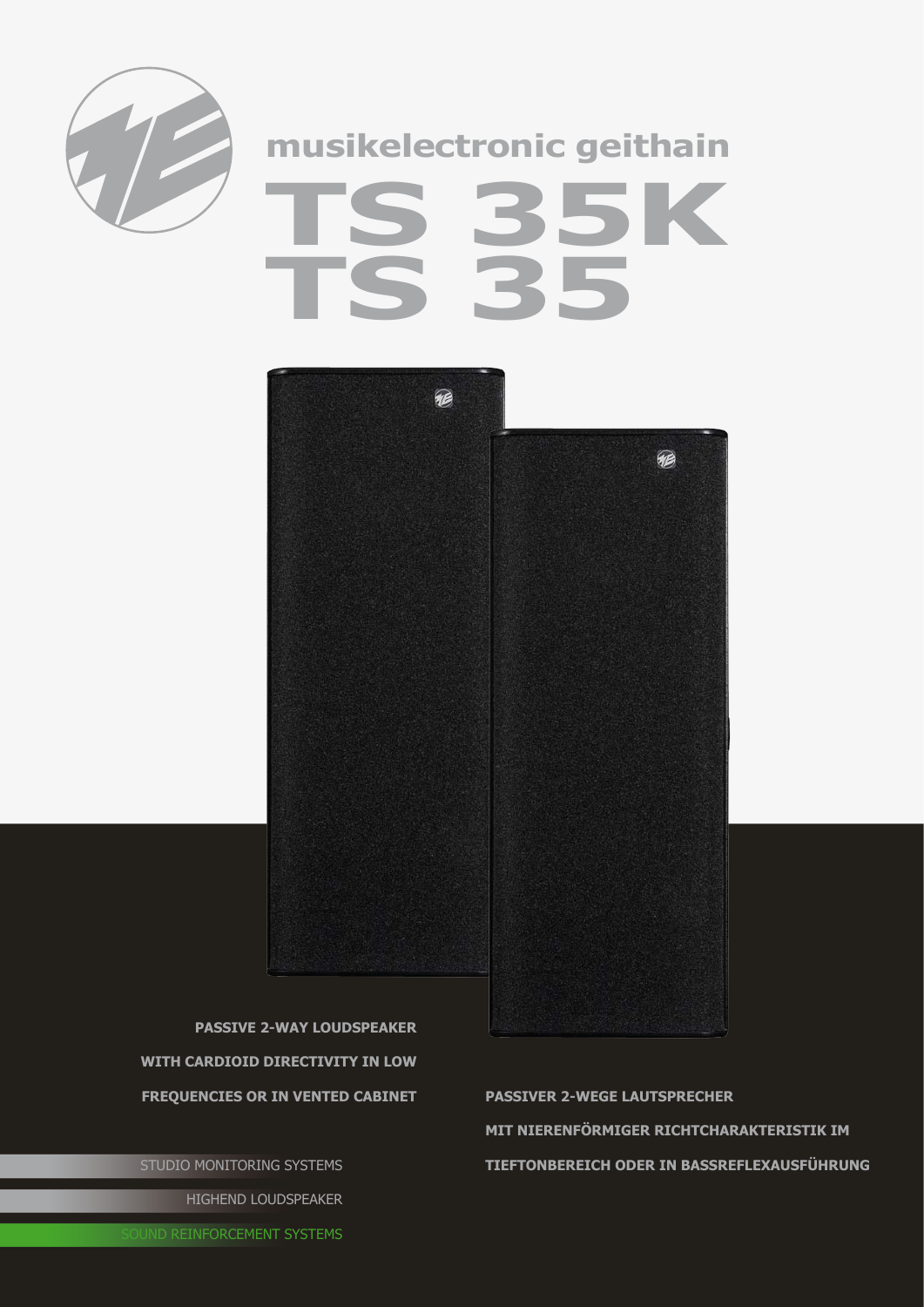**The TS30 series cover classic sound reinforcement systems in inline technology.** High dynamics and limiting level are achieved by special compression drivers with horns. Therefore these products are compatible to existing installations. A technical feature available is our reliable bass cardioid technology. So even in acoustically difficult environments the products of the TS30 series are easy to handle.

The two-way sound reinforcement systems TS35 and TS35K feature linearity and high dynamics. As an all-round system they are useful for speech and music reproduction in middle sized auditoria. In addition they remain optically discrete because of their small dimensions. During the development the high frequency sound transmission was optimised for smallest possible colouration.

The components include two 8-inch cone woofers and one 1-inch compression driver. The latter are effectively secured from destruction by an internal protective circuit. The bass reflex version TS35 reaches a lower cut-off frequency of 70Hz. The resulting bass level enables the use as a full-range system in many situations. Optionally our TT-subwoofers can be employed to extend the bass transmission range by more than one octave.

A variety of available mountings provide easy assembly for almost every application.

**D**ie TS30er Serie umfasst klassische<br>Beschallungslautsprecher in Inline-Technik. Für einen hohen Dynamikumfang und Grenzpegel sorgen spezielle Druckkammertreiber mit Hornvorsatz. Damit sind diese Produkte klanglich kompatibel mit bestehenden Anlagen. Eine technische Besonderheit stellt die ebenfalls in dieser Serie verfügbare Bass-Nierentechnik dar, die schon seit Jahrzehnten in den Regielautsprechern aus Geithain genutzt wird. Somit sind auch die Produkte der TS30er Serie in akustisch schwierigen Räumen unkompliziert zu handhaben.

Die 2-Wege-Beschallungslautsprecher TS35 und TS35K zeichnen sich durch Linearität und hohe Dynamik aus. Als Allroundsystem eignen sie sich für Sprach- und Musikbeschallung mittlerer Flächen und bleiben Dank ihrer Größe optisch unauffällig. Bei der Entwicklung der Hochtonschallführung wurde diese auf kleinstmögliche Verfärbungen optimiert.

Die Komponenten umfassen zwei 8-Zoll-Konustieftöner und einen 1-Zoll-Druckkammertreiber. Beide sind durch eine interne Schutzschaltung effektiv vor Zerstörung gesichert. Die Bassreflexausführung TS35 erreicht eine untere Grenzfrequenz von 70Hz. Der gebotene Basspegel ermöglicht den Einsatz als Fullrangesystem für viele Applikationen. Optional kann einer der TT-Subwoofer aus dem Hause Geithain zur Erweiterung des Bassübertragungsbereichs um mehr als eine Oktave eingesetzt werden.

Eine Vielzahl von verfügbaren Halterungen sorgen für eine einfache Montage an nahezu jedem Einsatzort.

## **TS 35K TS 35**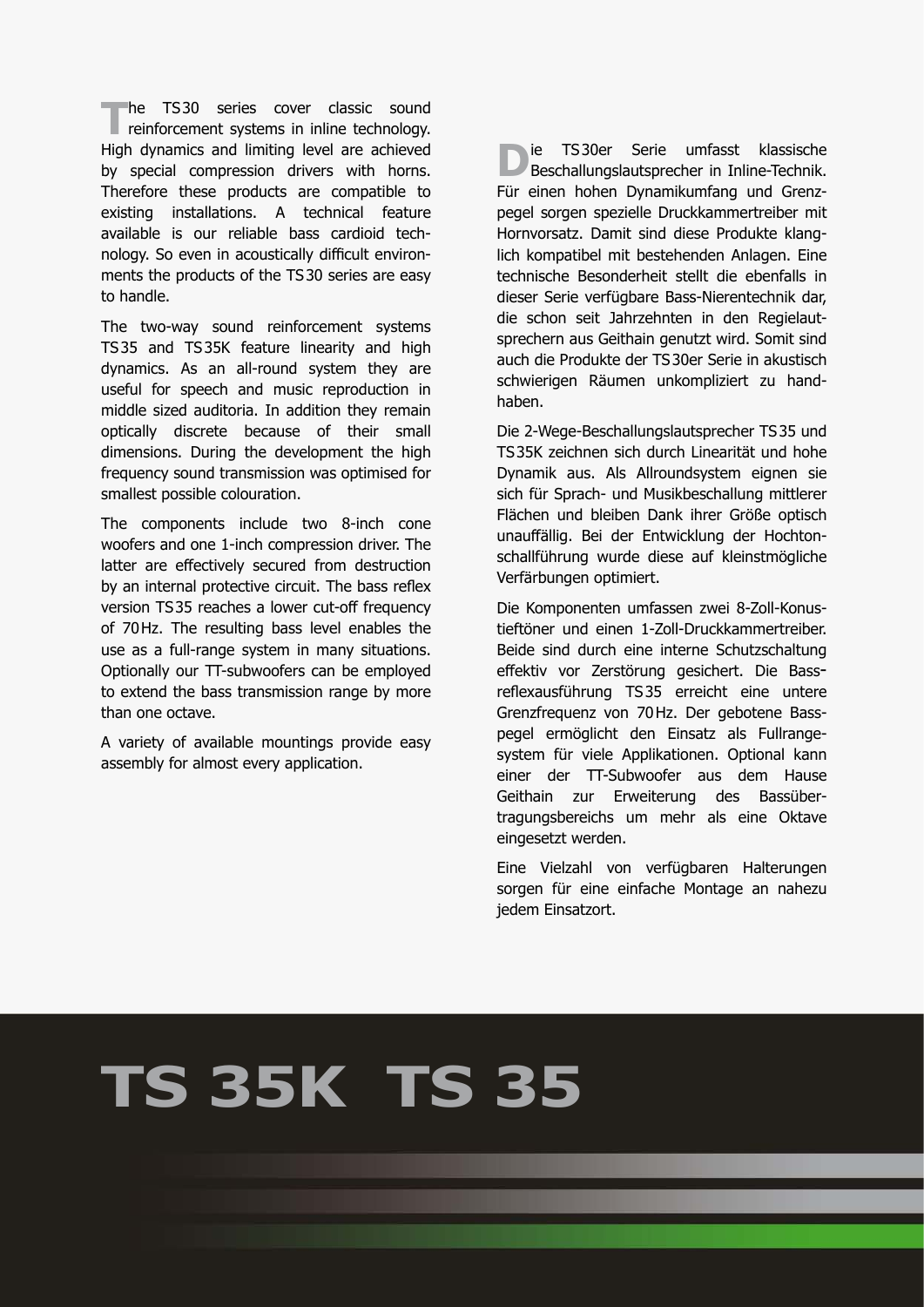## **Specifications**

Cabinet type TS35 TS35K Maximum SPL  $124dB$ peak / r = 1m (3'3") Frequency response TS35 TS35K Coverage angle  $f > 2$  kHz 90°  $\times$  40° (H  $\times$  V) **Transducers**  LF HF **Sensitivity** measured at  $1W$  95dBSPL / r =  $1m$  (3'3") Maximum input power 800 W<br>Nominal input power 800 W Nominal input power Nominal impedance 8Ω Electronic crossover frequency 1.9kHz Directivity index see diagram Input connector 2× Speakon NL 4 (parallel) Overload protection self-resetting Weight 17kg (37.5lbs) Environmental specifications Operating temperature Storage temperature Relative humidity

Additional accessories (optional) security lug

vented cabinet cardioid directivity in low frequencies

70Hz … 18kHz −6dB 100Hz … 18kHz −6dB  $60^\circ \times 40^\circ$  (H  $\times$  V)

2× 8″ cone 1× 1″ compression driver

Dimensions (h  $\times$  w  $\times$  d) 670  $\times$  265  $\times$  280 mm (26.4"  $\times$  10.5"  $\times$  11.1") +15°C … +35°C (+59°F ... +95°F) −25°C … +45°C (−13°F ... +113°F) 45% … 75%

Design of the cabinet lumber core plywood with scratch proof structure coating black RAL9005, other colours on request stand, wall and ceiling mount elements